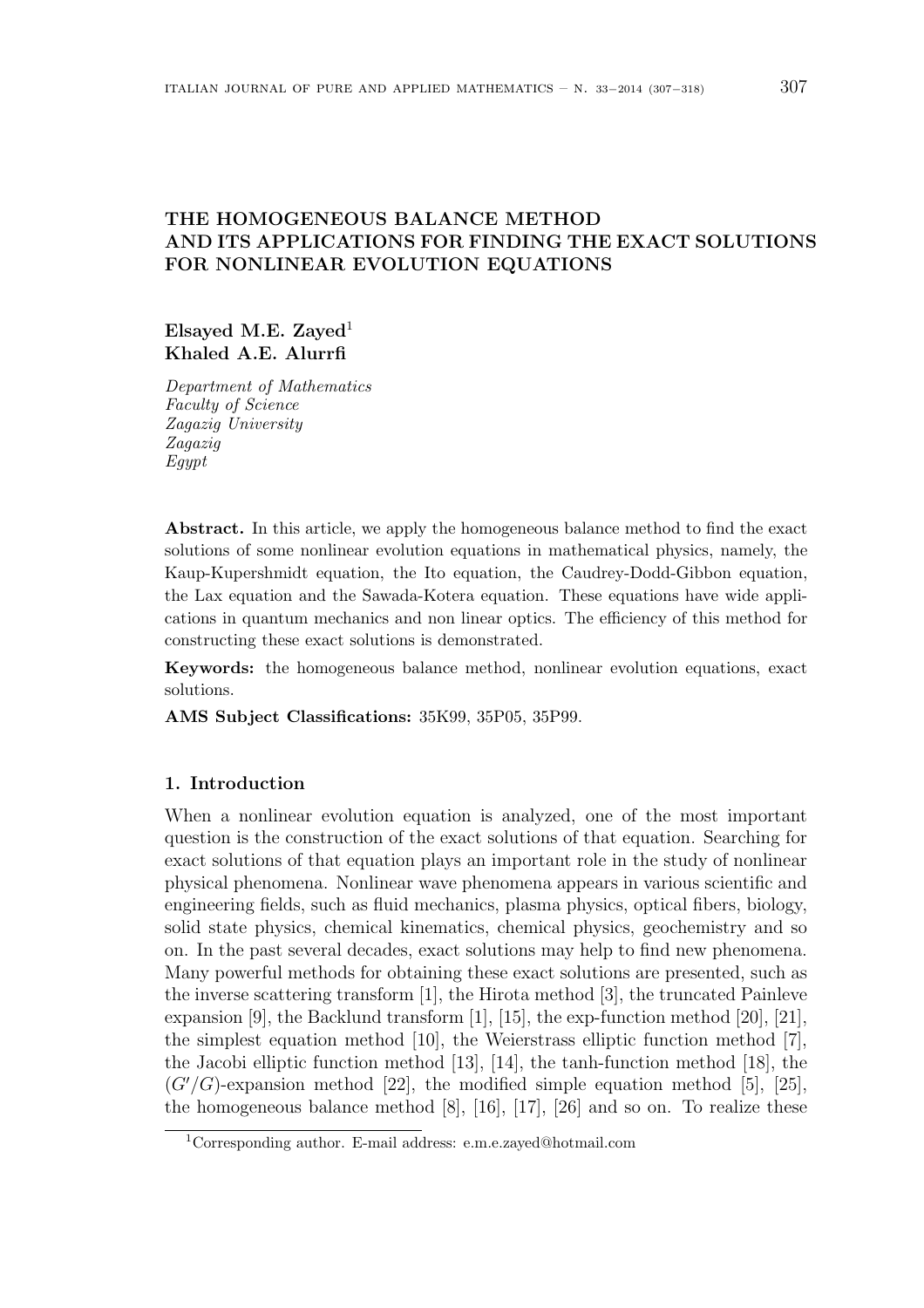methods, one applies some special functions, then exact solutions read as a finite series in these special functions.

The objective of this article is to demonstrate efficiency of the homogeneous balance method for finding exact solutions of some nonlinear evolution equations in the mathematical physics, namely, the Kaup-Kupershmidt equation, the Ito equation, the Caudrey-Dodd-Gibbon equation, the Lax equation and the Sawada-Kotera equation. This article is organized as follows. In Section 2, we give the description of the homogeneous balance method. In Section 3, we apply this method to five nonlinear evolution equations indicated above. In Section 4, physical explanations of our obtained solutions are given. In Section 5, conclusions are given.

### 2. Description of the homogeneous balance method

Suppose we have a nonlinear evolution equation in the form

(2.1) 
$$
F(u, u_t, u_x, u_{xx}, ...)=0,
$$

where F is a polynomial in  $u(x, t)$  and its partial derivatives in which the highest order derivatives and nonlinear terms are involved. In the following, we give the main steps of this method  $[8]$ ,  $[16]$ ,  $[17]$ ,  $[26]$ :

Step 1. Using the wave transformation

$$
(2.2) \t\t u(x,t) = u(\xi), \ \xi = kx + \omega t,
$$

to reduce equation (2.1) to the following ODE:

(2.3) 
$$
P(u, u', u'', \ldots) = 0,
$$

where P is a polynomial in  $u(\xi)$  and its total derivatives, while k,  $\omega$  are constants and  $d = d/d\xi$ 

Step 2. We suppose that equation (2.3) has the formal solution

(2.4) 
$$
u(\xi) = \sum_{n=0}^{N} a_n Q(\xi)^n,
$$

where  $a_n(n = 0, 1, ...N)$  are constants to be determined, such that  $a_N \neq 0$ , and  $Q(\xi)$  is the solution of the equation

(2.5) 
$$
Q'(\xi) = Q^2(\xi) - Q(\xi).
$$

equation (2.5) has the solution

(2.6) 
$$
Q(\xi) = \frac{1}{1 \pm e^{\xi}}.
$$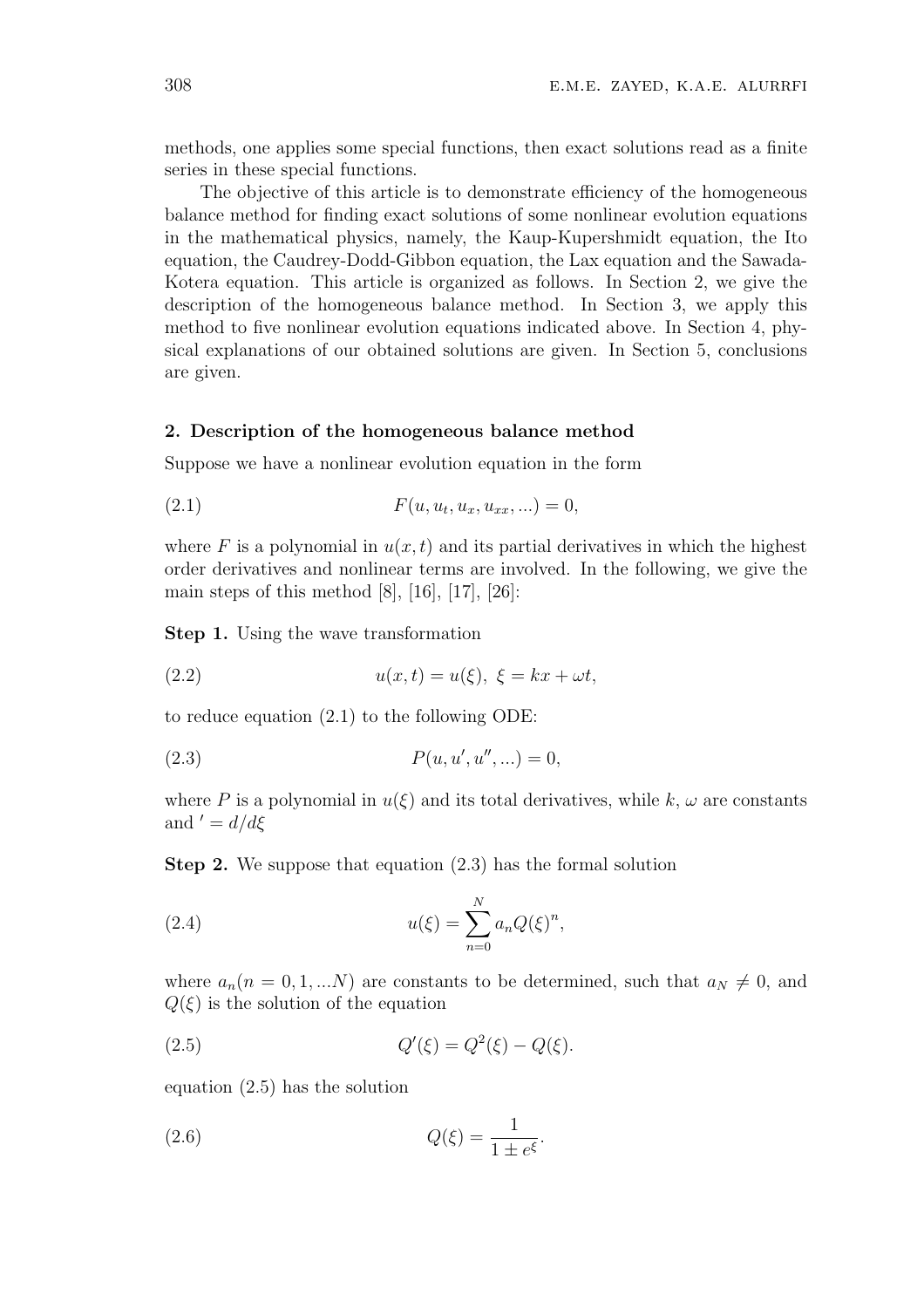**Step 3.** We determine the positive integer N in equation  $(2.4)$  by considering the homogeneous balance between the highest order derivatives and the nonlinear terms in equation (2.3).

**Step 4.** Substitute equation  $(2.4)$  into equation  $(2.3)$ , we calculate all the necessary derivatives  $u', u'', ...$  of the function  $u(\xi)$ . As a result of this substitution, we get a polynomial of  $Q^i$ ,  $(i = 0, 1, 2, ...)$ . In this polynomial we gather all terms of same powers and equating them to zero, we obtain a system of algebraic equations which can be solved by the Maple or Mathematica to get the unknown parameters  $a_n$   $(n = 0, 1, ..., N)$ , k and  $\omega$ . Consequently, we obtain the exact solutions of equation (2.1).

### 3. Applications

In this section, we apply the homogeneous balance method to find the exact solutions of the following nonlinear partial differential equations:

### 3.1. Example 1. The Kaup-Kupershmidt (KK) equation

This equation is well known [6], [11], [23], [24] and has the form

(3.1) 
$$
u_t + 20u^2u_x + 25u_xu_{xx} + 10uu_{3x} + u_{5x} = 0.
$$

Let us now solve equation (3.1) by using the homogeneous balance method. To this end, we use the wave transformation  $(2.2)$  to reduce equation  $(3.1)$  to the following ODE:

(3.2) 
$$
\omega u' + 20ku^2u' + 25k^3u'u'' + 10k^3uu^{(3)} + k^5u^{(5)} = 0.
$$

Balancing  $u^{(5)}$  with  $u^2u'$  yields  $N = 2$ . Consequently, equation (3.2) has the formal solution

(3.3) 
$$
u = a_0 + a_1 Q + a_2 Q^2,
$$

where  $a_0$ ,  $a_1$  and  $a_2$  are constants to be determined such that  $a_2 \neq 0$ . From equation (3.3), we get

$$
(3.4) \quad u' = (Q - 1)Q (a_1 + 2Qa_2),
$$
\n
$$
(3.5) \quad u'' = (Q - 1)Q [(-1 + 2Q)a_1 + 2Q(-2 + 3Q)a_2],
$$
\n
$$
(3.6) \quad u^{(3)} = (Q - 1)Q [(1 - 6Q + 6Q^2) a_1 + 2Q (4 - 15Q + 12Q^2) a_2],
$$
\n
$$
(3.7) \quad u^{(4)} = (Q - 1)Q [(-1 + 14Q - 36Q^2 + 24Q^3) a_1 + 2Q (-8 + 57Q - 108Q^2 + 60Q^3) a_2],
$$
\n
$$
(3.8) \quad u^{(5)} = (Q - 1)Q [(1 - 30Q + 150Q^2 - 240Q^3 + 120Q^4) a_1 + 2Q (16 - 195Q + 660Q^2 - 840Q^3 + 360Q^4) a_2].
$$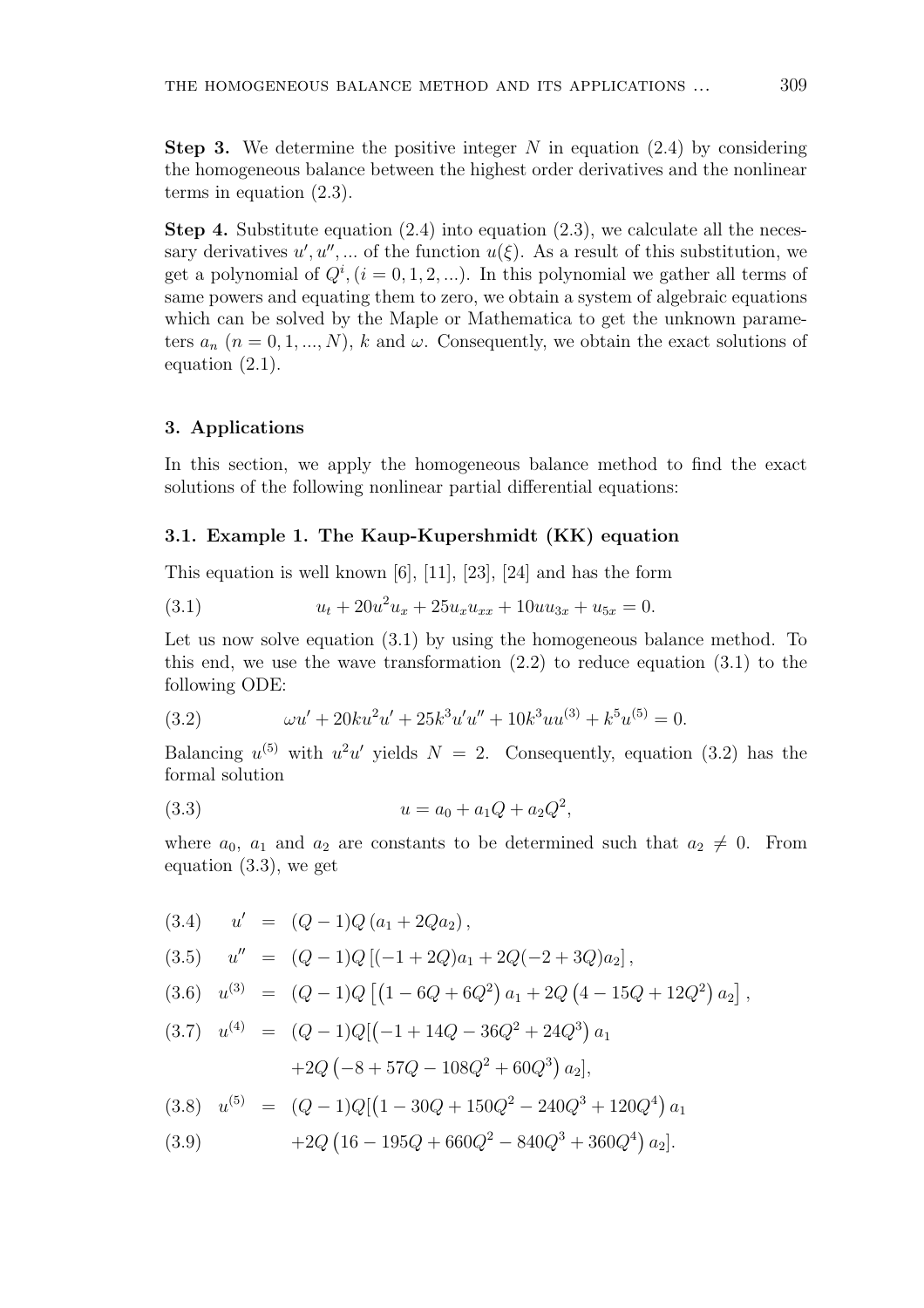Substituting  $(3.3)-(3.8)$  into  $(3.2)$  and equating all the coefficients of powers of  $Q(\xi)$  to zero, we obtain

(3.10) 
$$
-k^5 a_1 - \omega a_1 - 10k^3 a_0 a_1 - 20ka_0^2 a_1 = 0,
$$

(3.11) 
$$
31k^{5}a_{1} + \omega a_{1} + 70k^{3}a_{0}a_{1} + 20ka_{0}^{2}a_{1} - 35k^{3}a_{1}^{2} - 40ka_{0}a_{1}^{2} - 32k^{5}a_{2} - 2\omega a_{2} - 80k^{3}a_{0}a_{2} - 40ka_{0}^{2}a_{2} = 0,
$$

$$
(3.12) \qquad \qquad -180k^5a_1 - 120k^3a_0a_1 + 170k^3a_1^2 + 40ka_0a_1^2 - 20ka_1^3 + 422k^5a_2 + 2\omega a_2 + 380k^3a_0a_2 + 40ka_0^2a_2 - 240k^3a_1a_2 - 120ka_0a_1a_2 = 0,
$$

$$
(3.13) \qquad \begin{array}{c} 390k^5a_1 + 60k^3a_0a_1 - 245k^3a_1^2 + 20ka_1^3 - 1710k^5a_2 - 540k^3a_0a_2\\ 1200k^3 & 1200k^3 & 200k^3 & 200k^3 & 200k^3 \end{array}
$$

$$
+ 1000k^{3}a_{1}a_{2} + 120ka_{0}a_{1}a_{2} - 80ka_{1}^{2}a_{2} - 280k^{3}a_{2}^{2} - 80ka_{0}a_{2}^{2} = 0,
$$
  

$$
- 360k^{5}a_{1} + 110k^{3}a_{2}^{2} + 3000k^{5}a_{2} + 240k^{3}a_{2}a_{2} - 1310k^{3}a_{1}a_{2} + 80ka_{2}^{2}a_{2} + 1300k^{2}a_{2}^{2} = 0,
$$

$$
(3.14) \quad\n\begin{aligned}\n&-360k^3a_1 + 110k^3a_1^2 + 3000k^3a_2 + 240k^3a_0a_2 - 1310k^3a_1a_2 + 80ka_1a_2 \\
&+ 1080k^3a_2^2 + 80ka_0a_2^2 - 100ka_1a_2^2 = 0,\n\end{aligned}
$$

$$
(3.15) \quad 120k^5a_1 - 2400k^5a_2 + 550k^3a_1a_2 - 1340k^3a_2^2 + 100ka_1a_2^2 - 40ka_2^3 = 0,
$$

(3.16) 
$$
720k^5a_2 + 540k^3a_2^2 + 40ka_2^3 = 0.
$$

Solving the system of equations  $(3.9)$ - $(3.15)$  by using the Maple or Mathematica, we obtain

Case 1.

(3.17) 
$$
\omega = -\frac{k^5}{16}, \quad a_0 = -\frac{k^2}{8}, \quad a_1 = \frac{3k^2}{2}, \quad a_2 = -a_1
$$

The solution of equation  $(3.1)$  corresponding to  $(3.16)$  is

(3.18) 
$$
u_1(x,t) = \frac{-k^2}{8} + \frac{3k^2}{8} \sec h^2 \left[ \frac{k}{2} x - \frac{k^5}{32} t \right],
$$

(3.19) 
$$
u_2(x,t) = \frac{-k^2}{8} - \frac{3k^2}{8} \csc h^2 \left[ \frac{k}{2} x - \frac{k^5}{32} t \right],
$$

Case 2.

(3.20) 
$$
\omega = -11k^5, \quad a_0 = -k^2, \quad a_1 = 12k^2, \quad a_2 = -a_1.
$$

The solution of equation  $(3.1)$  corresponding to  $(3.19)$  is

(3.21) 
$$
u_3(x,t) = -k^2 + 3k^2 \sec h^2 \left[ \frac{k}{2} x - \frac{11k^5}{2} t \right],
$$

(3.22) 
$$
u_4(x,t) = -k^2 - 3k^2 \csc h^2 \left[ \frac{k}{2} x - \frac{11k^5}{2} t \right].
$$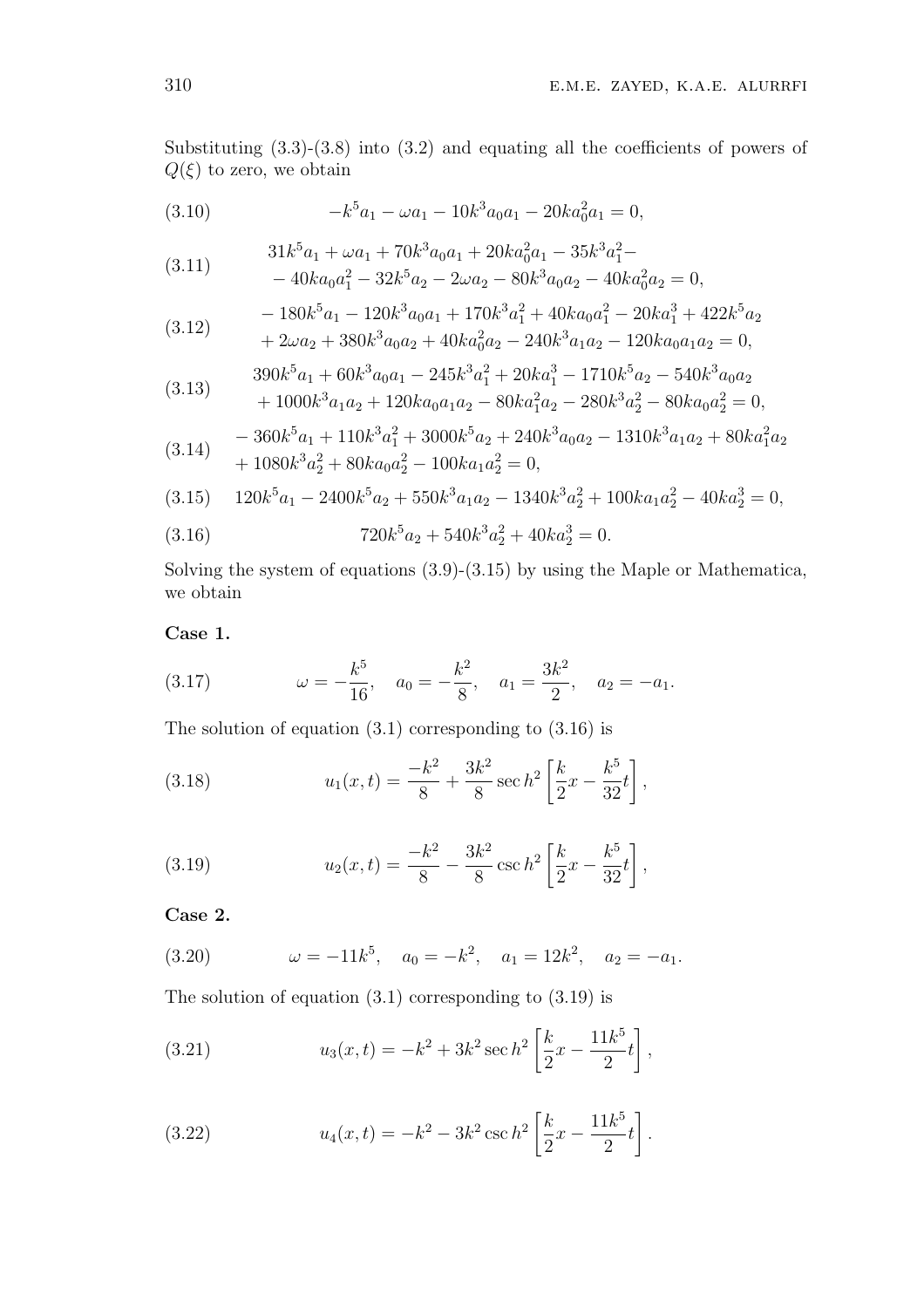### 3.2. Example 2. The Ito equation

This equation is well known [4], [23], [24] and has the form:

$$
(3.23) \t\t u_t + 2u^2u_x + 6u_xu_{xx} + 3uu_{3x} + u_{5x} = 0.
$$

Let us solve equation  $(3.22)$  by using the homogeneous balance method. To this end, we use the wave transformation  $(2.2)$  to reduce equation  $(3.22)$  to the following ODE:

(3.24) 
$$
\omega u' + 2ku^2u' + 6k^3 u'u'' + 3k^3uu^{(3)} + k^5u^{(5)} = 0.
$$

Balancing  $u^{(5)}$  with  $u^2u'$  yields  $N = 2$ . Consequently, equation (3.23) has the formal solution  $(3.3)$ . Substituting  $(3.3)-(3.8)$  into  $(3.23)$  and equating all the coefficients of powers of  $Q(\xi)$  to zero, we obtain

$$
(3.25) \t -k5a1 - \omega a1 - 3k3a0a1 - 2ka02a1 = 0,
$$

$$
(3.26) \t 31k5a1 + \omega a1 + 21k3a0a1 + 2ka02a1 - 9k3a12 - 4ka0a12 - 32k5a2-2\omega a2 - 24k3a0a2 - 4ka02a2 = 0,
$$

$$
(3.27) \t-180k5a1 - 36k3a0a1 + 45k3a12 + 4ka0a12 - 2ka13 + 422k5a2+2\omega a2 + 114k3a0a2 + 4ka02a2 - 63k3a1a2 - 12ka0a1a2 = 0,
$$

$$
(3.28) \qquad 390k^5a_1 + 18k^3a_0a_1 - 66k^3a_1^2 + 2ka_1^3 - 1710k^5a_2 - 162k^3a_0a_2
$$
  

$$
+267k^3a_1a_2 + 12ka_0a_1a_2 - 8ka_1^2a_2 - 72k^3a_2^2 - 8ka_0a_2^2 = 0
$$

$$
(3.29) \t-360k5a1 + 30k3a12 + 3000k5a2 + 72k3a0a2 - 354k3a1a2+8ka12a2 + 282k3a22 + 8ka0a22 - 10ka1a22 = 0,
$$

$$
(3.30) \qquad 120k^5a_1 - 2400k^5a_2 + 150k^3a_1a_2 - 354k^3a_2^2 + 10ka_1a_2^2 - 4ka_2^3 = 0,
$$

$$
(3.31) \t 720k^5a_2 + 144k^3a_2^2 + 4ka_2^3 = 0.
$$

Solving the system of equations  $(3.24)-(3.30)$ , using the Maple or Mathematica we obtain

(3.32) 
$$
\omega = -6k^5, \quad a_0 = -\frac{5k^2}{2}, \quad a_1 = 30k^2, \quad a_2 = -a_1.
$$

The solution of equation  $(3.22)$  corresponding to  $(3.31)$  is

(3.33) 
$$
u_1(x,t) = \frac{-5k^2}{2} + \frac{15k^2}{2} \sec h^2 \left[ \frac{k}{2} x - \frac{6k^5}{2} t \right],
$$

(3.34) 
$$
u_2(x,t) = \frac{-5k^2}{2} - \frac{15k^2}{2} \csc h^2 \left[ \frac{k}{2} x - \frac{6k^5}{2} t \right].
$$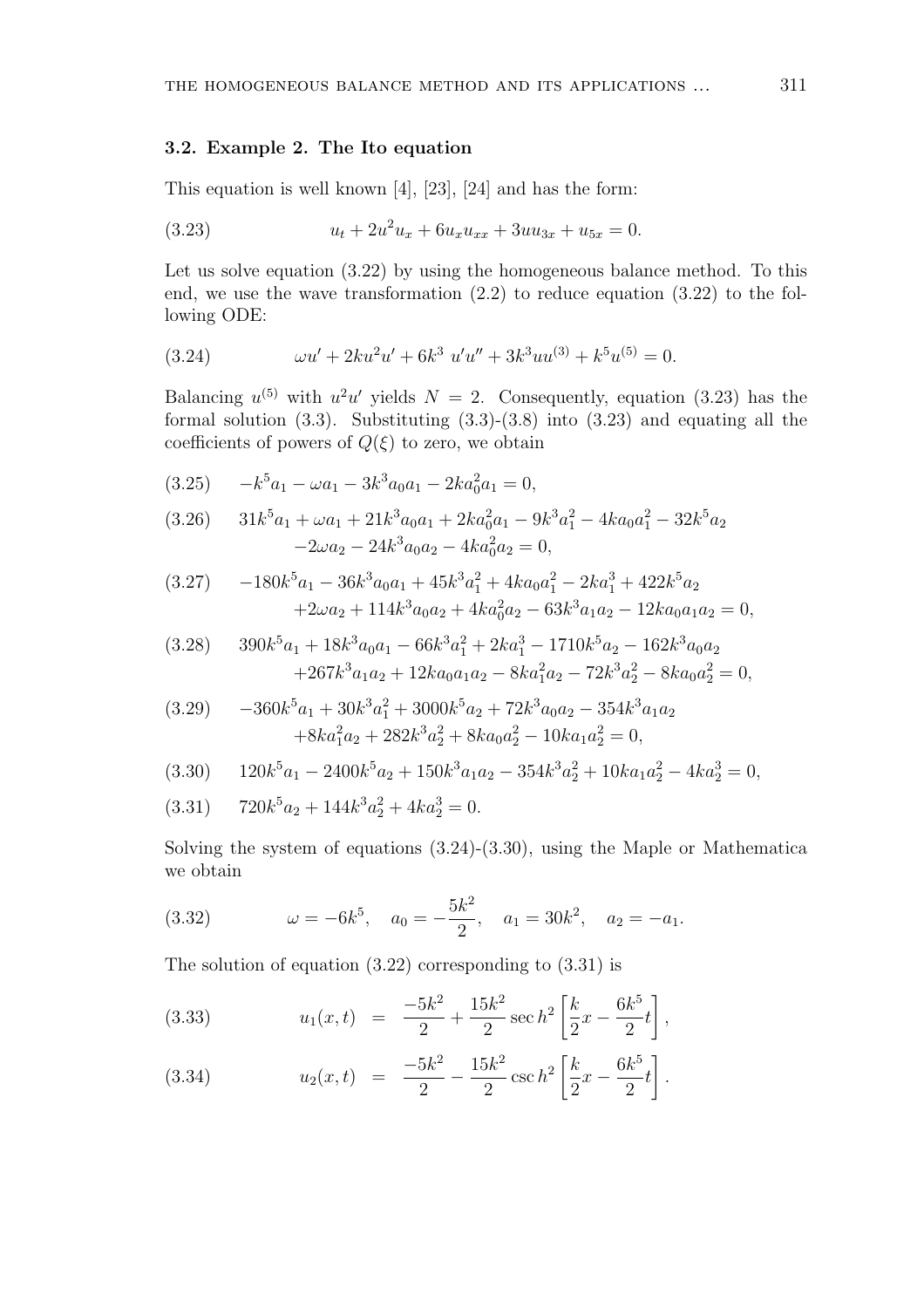### 3.3. Example 3. The Caudrey-Dodd-Gibbon equation (CDG)

This equation is well known  $[2]$ ,  $[23]$ ,  $[24]$  and has the form:

$$
(3.35) \t u_t + 180u^2u_x + 30u_xu_{xx} + 30uu_{3x} + u_{5x} = 0.
$$

Let us solve equation  $(3.34)$  by using the homogeneous balance method. To this end. we use the wave transformation  $(2.2)$  to reduce equation  $(3.34)$  to the following ODE :

$$
(3.36) \t\t\t \omega u' + 180ku^2u' + 30k^3 u'u'' + 30k^3uu^{(3)} + k^5u^{(5)} = 0.
$$

Balancing  $u^{(5)}$  with  $u^2u'$  yields  $N = 2$ . Consequently, equation (3.35) has the formal solution  $(3.3)$ . Substituting  $(3.3)-(3.8)$  into  $(3.35)$  and equating all the coefficients of powers of  $Q(\xi)$  to zero, we obtain

$$
(3.37) \qquad -k^5 a_1 - \omega a_1 - 30k^3 a_0 a_1 - 180ka_0^2 a_1 = 0,
$$

$$
(3.38) \t31k5a1 + \omega a1 + 210k3a0a1 + 180ka02a1 - 60k3a12-360ka0a12 - 32k5a2 - 2\omega a2 - 240k3a0a2 - 360ka02a2 = 0,
$$

$$
(3.39) \t-180k5a1 - 360k3a0a1 + 330k3a12 + 360ka0a12 - 180ka13+422k5a2 + 2\omega a2 + 1140k3a0a2 + 360ka02a2 - 450k3a1a2-1080ka0a1a2 = 0,
$$

$$
390k5a1 + 180k3a0a1 - 510k3a12 + 180ka13 - 1710k5a2
$$
  
-1620k<sup>3</sup>a<sub>0</sub>a<sub>2</sub> + 2010k<sup>3</sup>a<sub>1</sub>a<sub>2</sub> + 1080ka<sub>0</sub>a<sub>1</sub>a<sub>2</sub> - 720ka<sub>1</sub><sup>2</sup>a<sub>2</sub>  
-480k<sup>3</sup>a<sub>2</sub><sup>2</sup> - 720ka<sub>0</sub>a<sub>2</sub><sup>2</sup> = 0,

$$
(3.40) \t-360k5a1 + 240k3a12 + 3000k5a2 + 720k3a0a2 - 2760k3a1a2+720ka1a2 + 1980k3a22 + 720ka0a22 - 900ka1a22 = 0,
$$

(3.41) 
$$
120k^5a_1 - 2400k^5a_2 + 1200k^3a_1a_2 - 2580k^3a_2^2
$$

$$
+900ka_1a_2^2 - 360ka_2^3 = 0,
$$

$$
(3.42) \qquad 720k^5a_2 + 1080k^3a_2^2 + 360ka_2^3 = 0.
$$

Solving the system of equations  $(3.36)-(3.42)$  using the Maple or Mathematica, we obtain

Case 1.

(3.43) 
$$
\omega = -k^5 - 30k^3 a_0 - 180ka_0^2, \quad a_1 = k^2, \quad a_2 = -a_1.
$$

The solution of equation  $(3.34)$  corresponding to  $(3.43)$  is

$$
(3.44) \quad u_1(x,t) = a_0 + \frac{k^2}{4} \sec h^2 \left[ \frac{k}{2} \ x - \frac{(k^5 + 30k^3 a_0 + 180ka_0^2)}{2} \ t \right],
$$

$$
(3.45) \quad u_2(x,t) = a_0 - \frac{k^2}{4} \csc h^2 \left[ \frac{k}{2} \ x - \frac{(k^5 + 30k^3 a_0 + 180k a_0^2)}{2} \ t \right],
$$

where  $a_0$  is an arbitrary constant.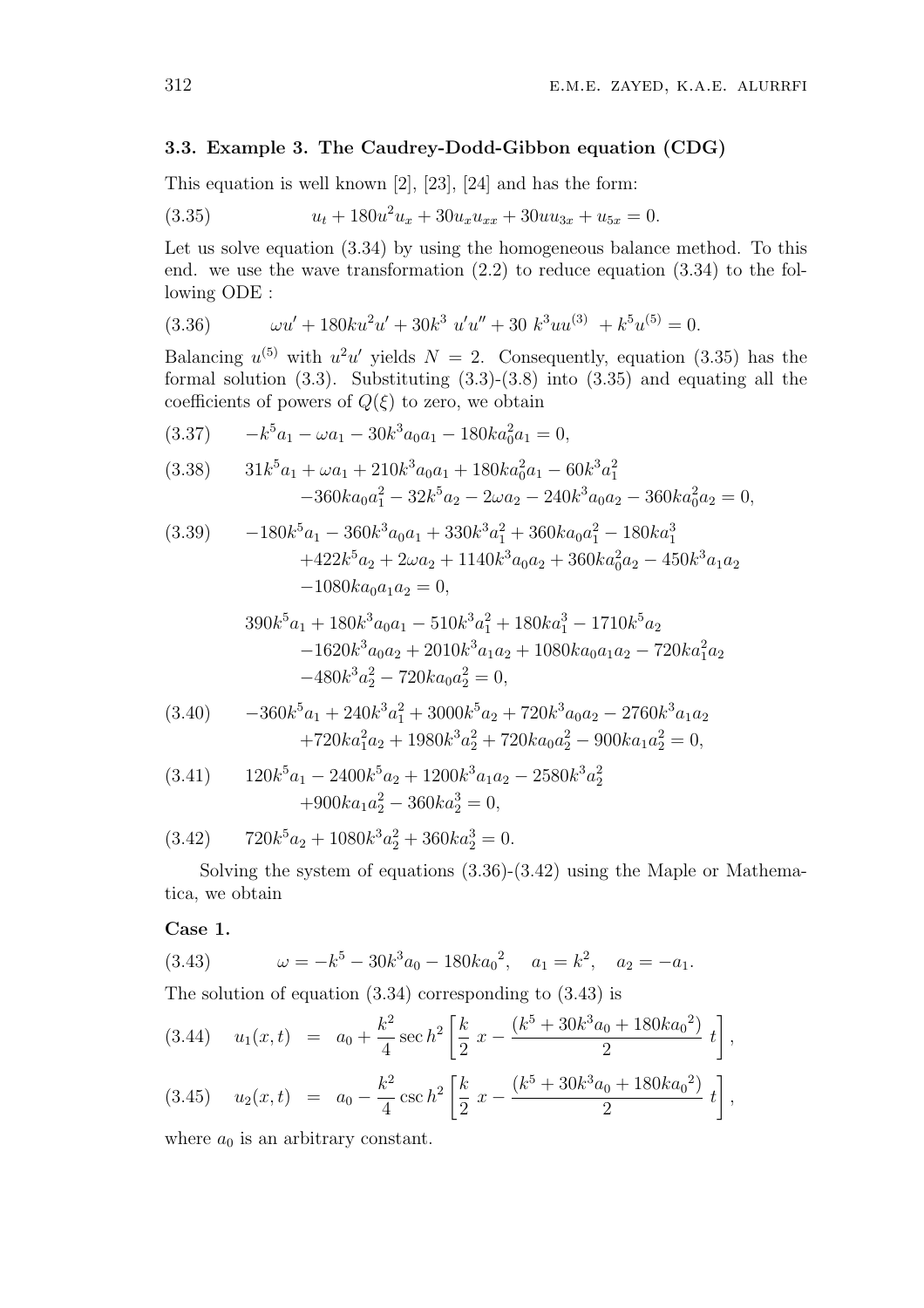#### Case 2.

(3.46) 
$$
\omega = -k^5, \quad a_0 = -\frac{k^2}{6}, \quad a_1 = 2k^2, \quad a_2 = -a_1.
$$

The solution of equation (3.34) corresponding to (3.46) is

(3.47) 
$$
u_1(x,t) = \frac{-k^2}{6} + \frac{k^2}{2} \sec h^2 \left[ \frac{k}{2} x - \frac{k^5}{2} t \right].
$$

(3.48) 
$$
u_2(x,t) = \frac{-k^2}{6} - \frac{k^2}{2} \csc h^2 \left[ \frac{k}{2} x - \frac{k^5}{2} t \right].
$$

# 3.4. Example 4. The Lax equation

This equation is well known [12], [23], [24] and has the form:

(3.49) 
$$
u_t + 30u^2u_x + 20u_xu_{xx} + 10uu_{3x} + u_{5x} = 0.
$$

Let us now solve equation (3.49) by using the homogeneous balance method. To this end, we use the wave transformation (2.2) to reduce equation (3.49) to the following ODE:

(3.50) 
$$
\omega u' + 30ku^2u' + 20k^3 u'u'' + 10k^3uu^{(3)} + k^5u^{(5)} = 0.
$$

Balancing  $u^{(5)}$  with  $u^2u'$  yields  $N = 2$ . Consequently, equation (3.50) has the formal solution  $(3.3)$ . Substituting  $(3.3)-(3.8)$  into  $(3.50)$  and equating all the coefficients of powers of  $Q(\xi)$  to zero, we obtain

$$
(3.51) \t -k5a1 - \omega a1 - 10k3a0a1 - 30ka02a1 = 0,
$$

(3.52) 
$$
31k^{5}a_{1} + \omega a_{1} + 70k^{3}a_{0}a_{1} + 30ka_{0}^{2}a_{1} - 30k^{3}a_{1}^{2} - 60ka_{0}a_{1}^{2} - 32k^{5}a_{2} - 2\omega a_{2} - 80k^{3}a_{0}a_{2} - 60ka_{0}^{2}a_{2} = 0,
$$

(3.53) 
$$
-180k^{5}a_{1} - 120k^{3}a_{0}a_{1} + 150k^{3}a_{1}^{2} + 60ka_{0}a_{1}^{2} - 30ka_{1}^{3}
$$

$$
+422k^{5}a_{2} + 2\omega a_{2} + 380k^{3}a_{0}a_{2} + 60ka_{0}^{2}a_{2}
$$

$$
-210k^{3}a_{1}a_{2} - 180ka_{0}a_{1}a_{2} = 0,
$$

(3.54) 
$$
390k^{5}a_{1} + 60k^{3}a_{0}a_{1} - 220k^{3}a_{1}^{2} + 30ka_{1}^{3} - 1710k^{5}a_{2} - 540k^{3}a_{0}a_{2} + 890k^{3}a_{1}a_{2} + 180ka_{0}a_{1}a_{2}
$$

(3.55) 
$$
-120ka_1^2a_2 - 240k^3a_2^2 - 120ka_0a_2^2 = 0,
$$

$$
(3.56) \qquad \qquad -360k^5a_1 + 100k^3a_1^2 + 3000k^5a_2 + 240k^3a_0a_2 - 1180k^3a_1a_2
$$

$$
+120ka_1^2a_2+940k^3a_2^2+120ka_0a_2^2-150ka_1a_2^2=0,
$$

(3.57) 
$$
120k^{5}a_{1} - 2400k^{5}a_{2} + 500k^{3}a_{1}a_{2} - 1180k^{3}a_{2}^{2} + 150ka_{1}a_{2}^{2} - 60ka_{2}^{3} = 0,
$$

(3.58) 
$$
720k^5a_2 + 480k^3a_2^2 + 60ka_2^3 = 0.
$$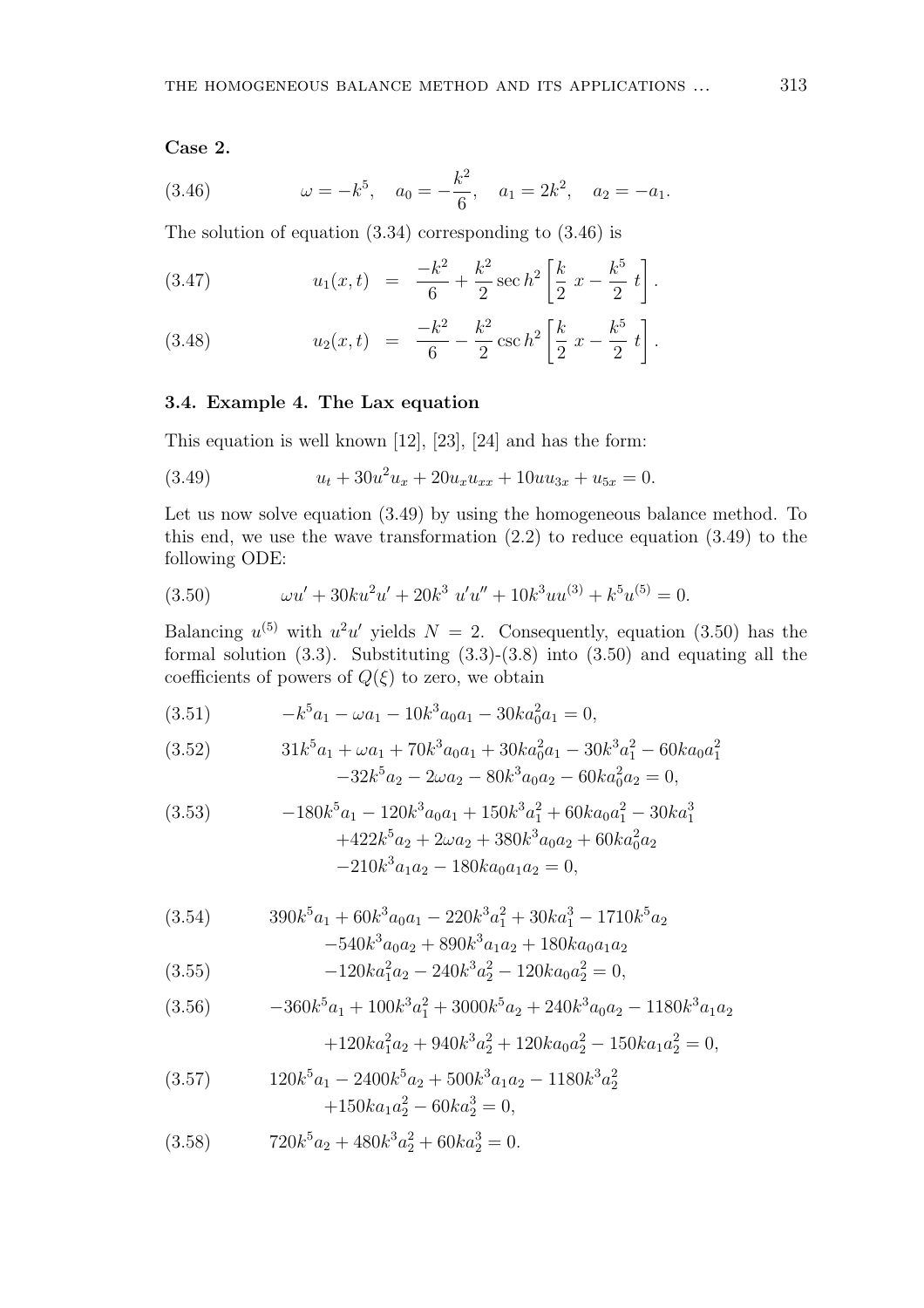Solving the system of equations ( 3.51)-(3.57)using the Maple or Mathematica, we obtain

Case 1.

(3.59) 
$$
\omega = -k^5 - 10k^3 a_0 - 30ka_0^2, \quad a_1 = 2k^2, \quad a_2 = -a_1.
$$

The solution of equation (3.49) corresponding (3.58) is

$$
(3.60) \t u1(x,t) = a0 + \frac{k^2}{2} \sec h^2 \left[ \frac{k}{2} x - \frac{(k^5 + 10k^3 a_0 + 30ka_0^2)}{2} t \right],
$$

(3.61) 
$$
u_2(x,t) = a_0 - \frac{k^2}{2} \csc h^2 \left[ \frac{k}{2} x - \frac{(k^5 + 10k^3a_0 + 30ka_0^2)}{2} t \right],
$$

where  $a_0$  is an arbitrary constant.

### Case 2.

(3.62) 
$$
\omega = -\frac{7k^5}{2}, \quad a_0 = -\frac{k^2}{2}, \quad a_1 = 6k^2, \quad a_2 = -a_1.
$$

The solution of equation (3.49) corresponding (3.61) is

(3.63) 
$$
u_3(x,t) = \frac{-k^2}{2} + \frac{3k^2}{2} \sec h^2 \left[ \frac{k}{2} x - \frac{7k^5}{4} t \right],
$$

(3.64) 
$$
u_4(x,t) = \frac{-k^2}{2} - \frac{3k^2}{2} \csc h^2 \left[ \frac{k}{2} x - \frac{7k^5}{4} t \right].
$$

# 3.5. Example 5. The Sawada-Kotera (SK) equation

This equation is well known [19], [23], [24] and has the form:

(3.65) 
$$
u_t + 5u^2u_x + 5u_xu_{xx} + 5uu_{3x} + u_{5x} = 0.
$$

Let us solve equation  $(3.64)$ using the homogeneous balance method. To this end, we use the wave transformation (2.2) to reduce equation (3.64) to the following ODE:

(3.66) 
$$
\omega u' + 5ku^2u' + 5k^3 u'u'' + 5k^3uu^{(3)} + k^5u^{(5)} = 0.
$$

Balancing  $u^{(5)}$  with  $u^2u'$  yields  $N = 2$ . Consequently, equation (3.65) has the formal solution  $(3.3)$ . Substituting  $(3.3)-(3.8)$  into  $(3.65)$  and equating all the coefficients of powers of  $Q(\xi)$  to zero, we obtain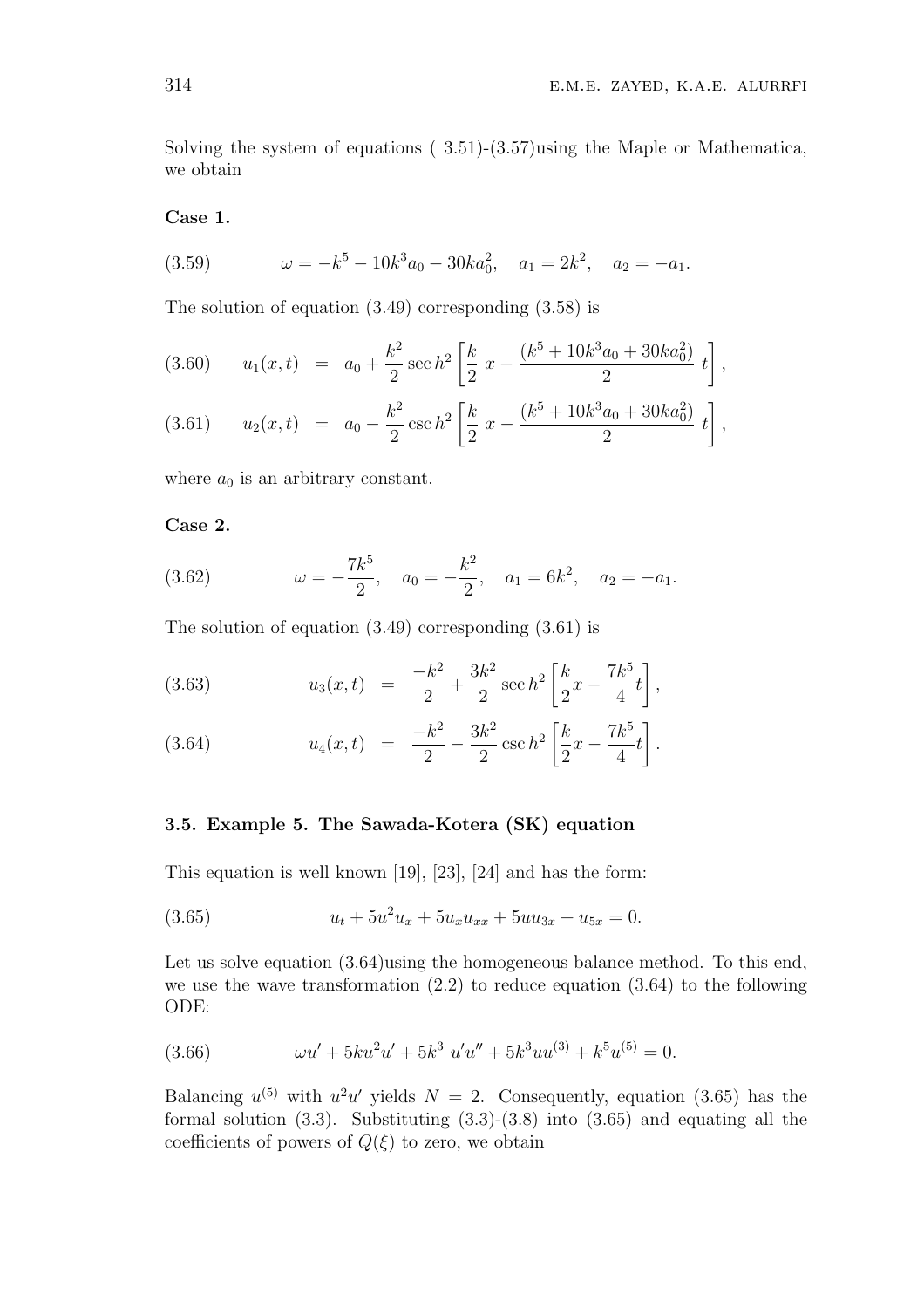$$
(3.67) \quad -k^5 a_1 - \omega a_1 - 5k^3 a_0 a_1 - 5ka_0^2 a_1 = 0,
$$

$$
(3.68) \quad 31k^5a_1 + \omega a_1 + 35k^3a_0a_1 + 5ka_0^2a_1 - 10k^3a_1^2 - 10ka_0a_1^2 - 32k^5a_2 = 0
$$
  

$$
-2\omega a_2 - 40k^3a_0a_2 - 10ka_0^2a_2 = 0,
$$

$$
(3.69) \t -180k5a1 - 60k3a0a1 + 55k3a12 + 10ka0a12 - 5ka13+422k5a2 + 2\omega a2 + 190k3a0a2 + 10ka02a2-75k3a1a2 - 30ka0a1a2 = 0,
$$

$$
(3.70) \quad 390k^5a_1 + 30k^3a_0a_1 - 85k^3a_1^2 + 5ka_1^3 - 1710k^5a_2 - 270k^3a_0a_2 + 335k^3a_1a_2 + 30ka_0a_1a_2
$$

$$
(3.71) \t\t -20ka_1^2a_2 - 80k^3a_2^2 - 20ka_0a_2^2 = 0,
$$

$$
(3.72) \quad -360k^5a_1 + 40k^3a_1^2 + 3000k^5a_2 + 120k^3a_0a_2 - 460k^3a_1a_2
$$
  
+20ka<sub>1</sub><sup>2</sup>a<sub>2</sub> + 330k<sup>3</sup>a<sub>2</sub><sup>2</sup> + 20ka<sub>0</sub>a<sub>2</sub><sup>2</sup> - 25ka<sub>1</sub>a<sub>2</sub><sup>2</sup> = 0,

$$
(3.73) \quad 120k^5a_1 - 2400k^5a_2 + 200k^3a_1a_2 - 430k^3a_2^2
$$

$$
+25ka_1a_2^2 - 10ka_2^3 = 0,
$$

$$
(3.74) \quad 720k^5a_2 + 180k^3a_2^2 + 10ka_2^3 = 0.
$$

Solving the system of equations  $(3.66)-(3.72)$  using the Maple or Mathematica, we obtain

Case 1.

(3.75) 
$$
\omega = -k^5 - 5k^3 a_0 - 5ka_0^2, \quad a_1 = 6k^2, \quad a_2 = -a_1.
$$

The solution of equation  $(3.64)$  corresponding  $(3.73)$  is

$$
(3.76) \t u1(x,t) = a0 + \frac{3k^2}{2} \sec h^2 \left[ \frac{k}{2} x - \frac{(k^5 + 5k^3 a_0 + 5ka_0^2)}{2} t \right],
$$

$$
(3.77) \t u2(x,t) = a0 - \frac{3k^2}{2} \csc h^2 \left[ \frac{k}{2} x - \frac{(k^5 + 5k^3 a_0 + 5ka_0^2)}{2} t \right],
$$

where  $a_0$  is an arbitrary constant.

# Case 2.

(3.78) 
$$
\omega = -k^5
$$
,  $a_0 = -k^2$ ,  $a_1 = 12k^2$ ,  $a_2 = -a_1$ .

The solution of equation  $(3.64)$  corresponding  $(3.76)$  is

(3.79) 
$$
u_3(x,t) = -k^2 + 3k^2 \sec h^2 \left[ \frac{k}{2} x - \frac{k^5}{2} t \right],
$$

(3.80) 
$$
u_4(x,t) = -k^2 - 3k^2 \csc h^2 \left[ \frac{k}{2} x - \frac{k^5}{2} t \right].
$$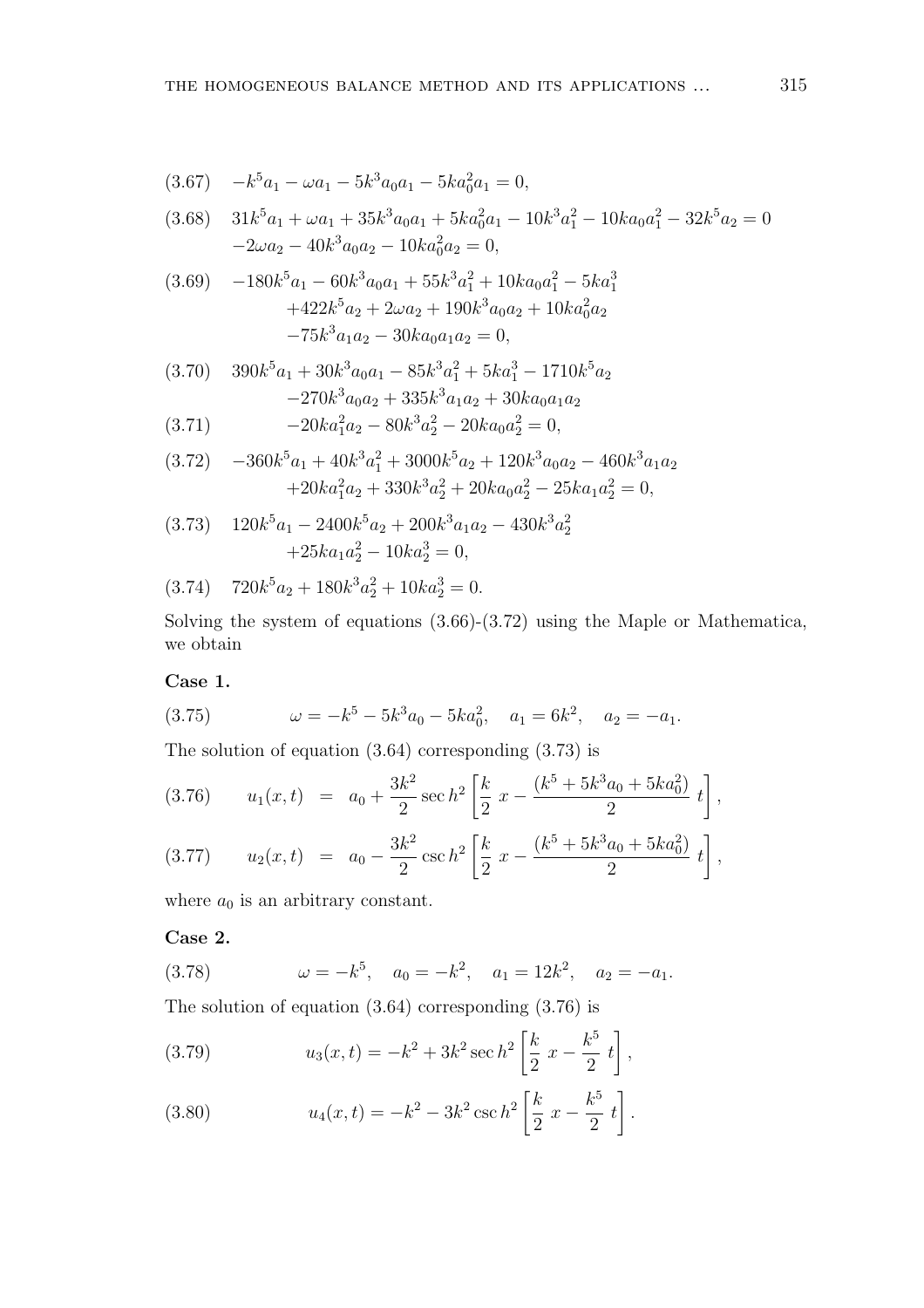### 4. Physical explanations of our obtained solutions

Solitary bell-type waves have been obtained. In this section we have presented some graphs of these solutions by taking suitable values of involved unknown parameters to visualize the underlying mechanism of the original equations. Using mathematical software Maple or Mathematica, the plots of some obtained solutions of equations  $(3.1)$ ,  $(3.22)$  and  $(3.34)$  have been shown in Figs. 1-3.



Figure 1: The plot of the solutions  $(3.17)$  and  $(3.18)$ , when  $k = 1$ 



Figure 2: The plot of the solutions  $(3.32)$  and  $(3.33)$ , when  $k = 1$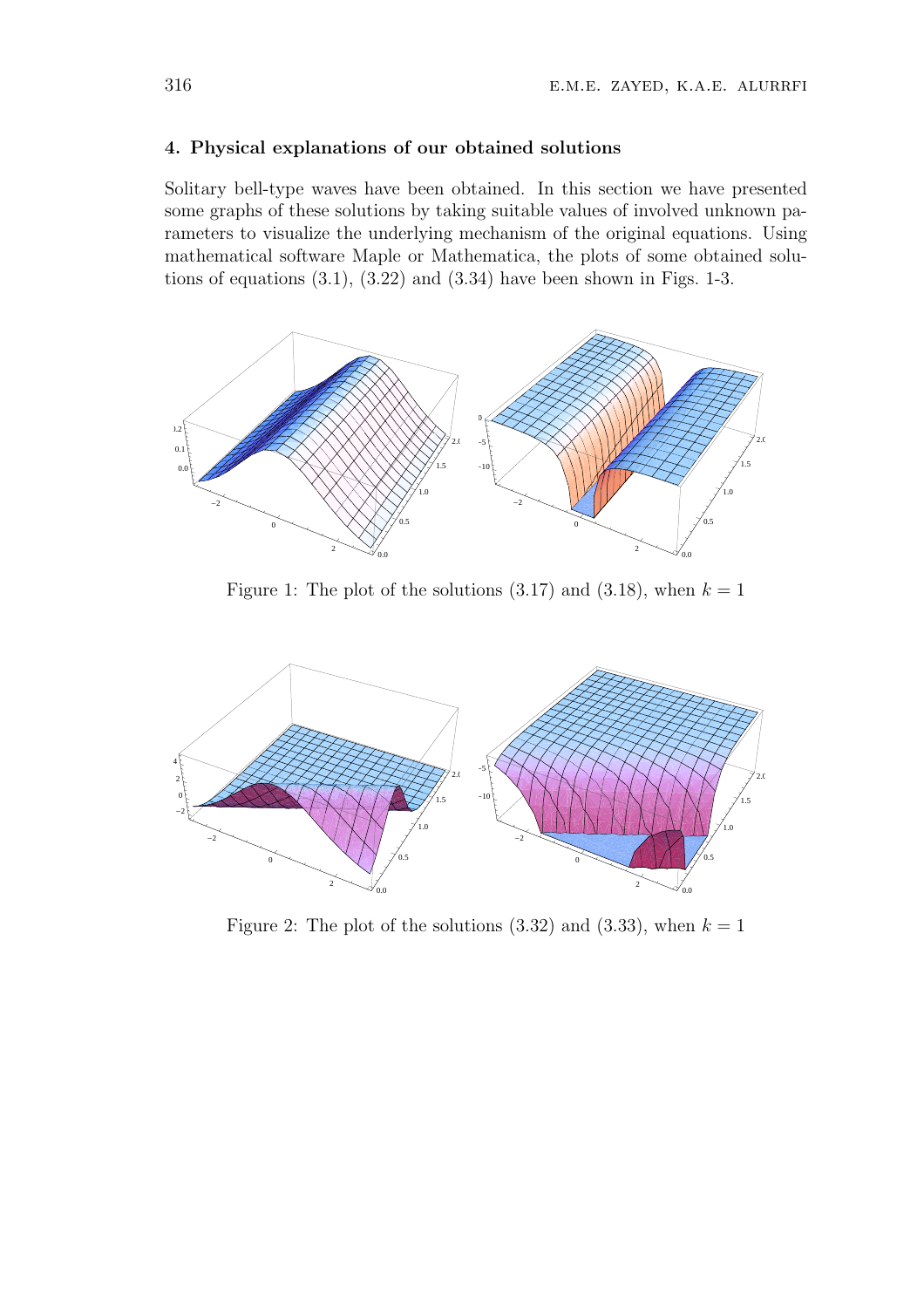

Figure 3: The plot of the solutions (3.44) and (3.45), when  $a_0 = 1, k = 1$ 

#### 5. Conclusions

The homogeneous balance method presented in this article has been applied to the nonlinear Kaup-Kupershmidt equation, the nonlinear Ito equation, the nonlinear Caudrey-Dodd-Gibbon equation, the nonlinear Lax equation and the Sawada-Kotera equation for finding the exact solutions of these equations which attract the attention of many authors. On comparing this method with the other methods, we see that the homogeneous balance method is much more simpler than these methods. Also we deduce that the homogeneous balance method is direct, effective and can be applied to many other nonlinear evolution equations.

### References

- [1] Ablowitz, M.J., Clarkson, P.A., Solitons, nonlinear evolution equation and inverse scattering, Cambridge University Press, New York, 1991.
- [2] CAUDREY, P.J., DODD, R.K., GIBBON, J.D., A new hierarchy of Korteweg-de Vries equations, Proc. Roy. Soc. Lond., A 351 (1976), 407422.
- [3] HIROTA, R., Exact solutions of KdV equation for multiple collisions of solitons, Phys. Rev. Lett., 27 (1971), 1192-1194.
- [4] Ito, M., An extension of nonlinear evolution equations of the KdV  $(mKdV)$ type to higher orders, J. Phys. Soc. Japan, 49 (2) (1980), 771778.
- [5] JAWAD, A.J.M., PETKOVIC, M.D., BISWAS, A., Modified simple equation method for nonlinear evolution equations, Appl. Math. Comput., 217 (2010), 869-877.
- [6] Kaup, D.J., On the inverse scattering problem for cubic eigenvalue problems of the class  $\psi_{xxx} + 6Q\psi_x + 6R\psi = \lambda\psi$ , Stud. Appl. Math., 62 (1980), 189216.
- [7] KUDRYASHOV, N.A., *Exact solutions of generalized Kuramoto. Sivashinsky* equation, Phys. Lett. A, 147 (1990), 287-291.
- [8] KUDRYASHOV, N.A., On one of methods for finding exact solutions of nonlinear differential equations, arXiv:1108.3288v1[nlin.SI] 16 Aug 2011.
- [9] KUDRYASHOV, N.A., On types of nonlinear non-integrable equations with exact solutions, Phys. Lett. A, 155 (1991), 269-275.